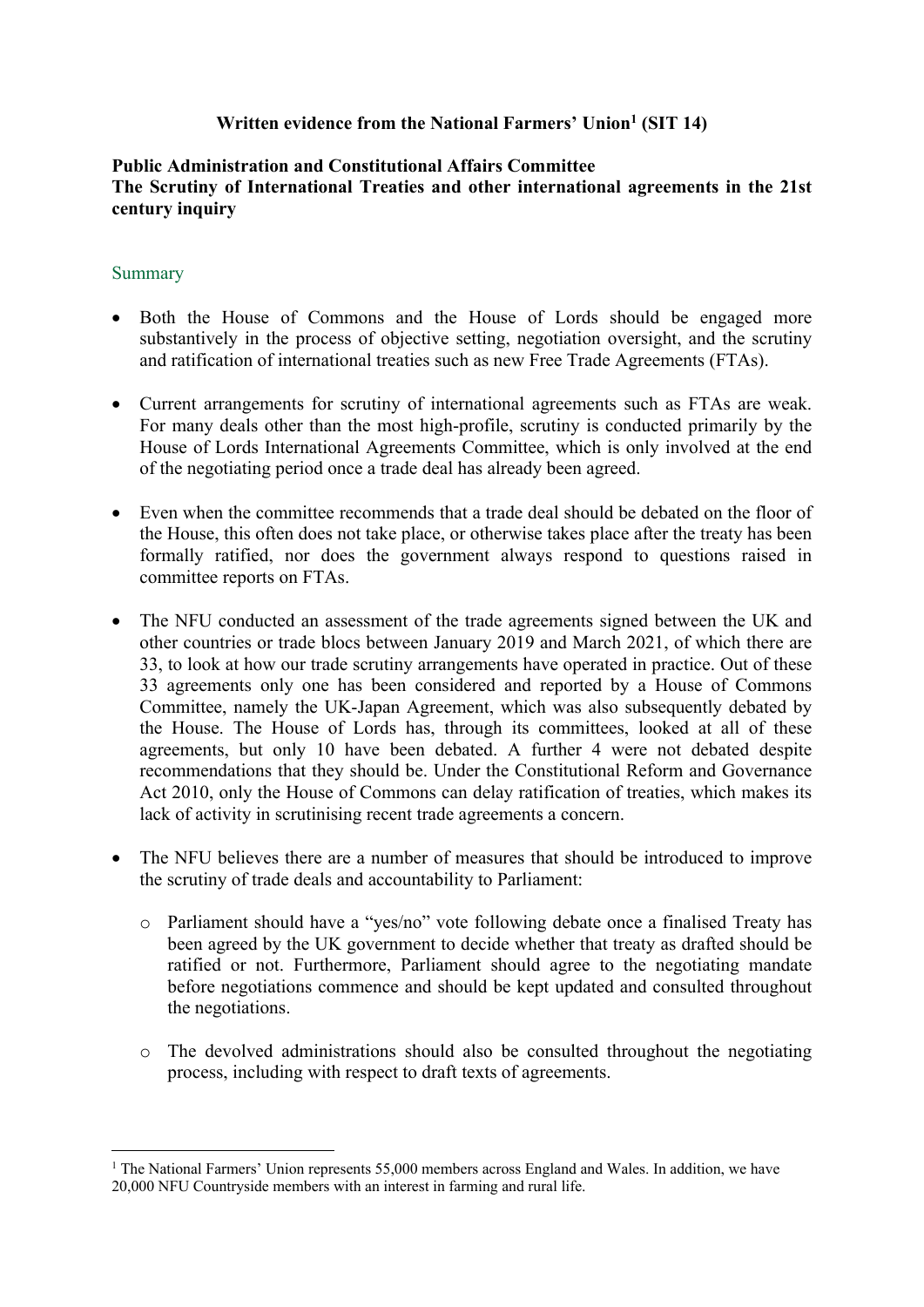- o Stakeholder engagement should involve a higher degree of information sharing, under Non-Disclosure Agreements only where necessary, to ensure proper two-way communication throughout negotiations prior to trade deals being signed.
- o Comprehensive economic impact assessment should be published prior to negotiations starting.

### **1. The relationship between Parliament and government**

Part 2 of the Constitutional Reform and Governance Act 2010 (CRAG)<sup>2</sup> defines the role of the Parliament in the ratification of treaties. In the UK, the government negotiates, signs, ratifies, and withdraws from treaties under the royal prerogative, and Parliament currently has a limited role in overseeing this. Parliament does not have a statutory or formal role in setting the negotiating objectives for an agreement, monitoring the progress of negotiations, or overseeing treaty implementation.

In terms of Parliamentary scrutiny, we believe the government should introduce legislative powers formalising the role of Parliament in scrutinising and ratifying trade agreements. This should include a requirement for parliamentary approval of both the UK's negotiating mandate, without which the government would be unable to start formal negotiations, and the final text of any agreement, without which it would not come into force. Given talks are already underway with a number of trade partners, specific consideration will have to be given to providing effective scrutiny of these negotiations.

Parliament should be given an active and formal role during the negotiating process while recognising the need to maintain confidentiality and avoid unnecessarily hindering the work of government negotiators. This could be achieved through a requirement for regular updates to Parliament, for instance via select committee hearings held in confidence where required. This would ensure that negotiators have greater clarity of Parliament's views on the state and progress of negotiations and the likely outcomes, and so ensure that any final, negotiated deal has a high likelihood of being to the satisfaction of Parliament.

This approach would need to be strengthened by providing Parliament with a clear vote on whether to ratify the final deal. At present, neither MPs or Peers are guaranteed a vote on the final form of any trade agreements signed by the UK with other countries and so cannot exercise any influence should there be concerns about the impact of these deals on UK voters. The NFU supports the view expressed in Parliament by Lord Goldsmith on 2<sup>nd</sup> March 2021, that 'International agreements and treaties affect us all, they can affect important aspects of our lives: the economy, goods and services, our security, and our rights. Scrutiny by Parliament must therefore be not an afterthought but an integral part of the overall treatymaking process'<sup>3</sup>.

## **2. CRAG 2010**

Under CRAG, once Parliament is presented with the finalised version of a treaty (which includes trade agreements) by the government, both Houses have 21 sitting days within which to scrutinise the treaty, during which either House can agree a motion that the treaty

<sup>2</sup> [Constitutional](https://www.legislation.gov.uk/ukpga/2010/25/part/2) [Reform](https://www.legislation.gov.uk/ukpga/2010/25/part/2) [and](https://www.legislation.gov.uk/ukpga/2010/25/part/2) [Governance](https://www.legislation.gov.uk/ukpga/2010/25/part/2) [Act](https://www.legislation.gov.uk/ukpga/2010/25/part/2) [2010](https://www.legislation.gov.uk/ukpga/2010/25/part/2) [\(legislation.gov.uk\)](https://www.legislation.gov.uk/ukpga/2010/25/part/2)

<sup>&</sup>lt;sup>3</sup> [House](https://hansard.parliament.uk/lords/2021-03-02/debates/A3DB1773-47B8-4242-BCC1-AA991F69C534/EconomicPartnershipAgreementKenya) [of](https://hansard.parliament.uk/lords/2021-03-02/debates/A3DB1773-47B8-4242-BCC1-AA991F69C534/EconomicPartnershipAgreementKenya) [Lords](https://hansard.parliament.uk/lords/2021-03-02/debates/A3DB1773-47B8-4242-BCC1-AA991F69C534/EconomicPartnershipAgreementKenya) [Hansard,](https://hansard.parliament.uk/lords/2021-03-02/debates/A3DB1773-47B8-4242-BCC1-AA991F69C534/EconomicPartnershipAgreementKenya) [2](https://hansard.parliament.uk/lords/2021-03-02/debates/A3DB1773-47B8-4242-BCC1-AA991F69C534/EconomicPartnershipAgreementKenya)<sup>[nd](https://hansard.parliament.uk/lords/2021-03-02/debates/A3DB1773-47B8-4242-BCC1-AA991F69C534/EconomicPartnershipAgreementKenya)</sup> [March](https://hansard.parliament.uk/lords/2021-03-02/debates/A3DB1773-47B8-4242-BCC1-AA991F69C534/EconomicPartnershipAgreementKenya) [2021](https://hansard.parliament.uk/lords/2021-03-02/debates/A3DB1773-47B8-4242-BCC1-AA991F69C534/EconomicPartnershipAgreementKenya)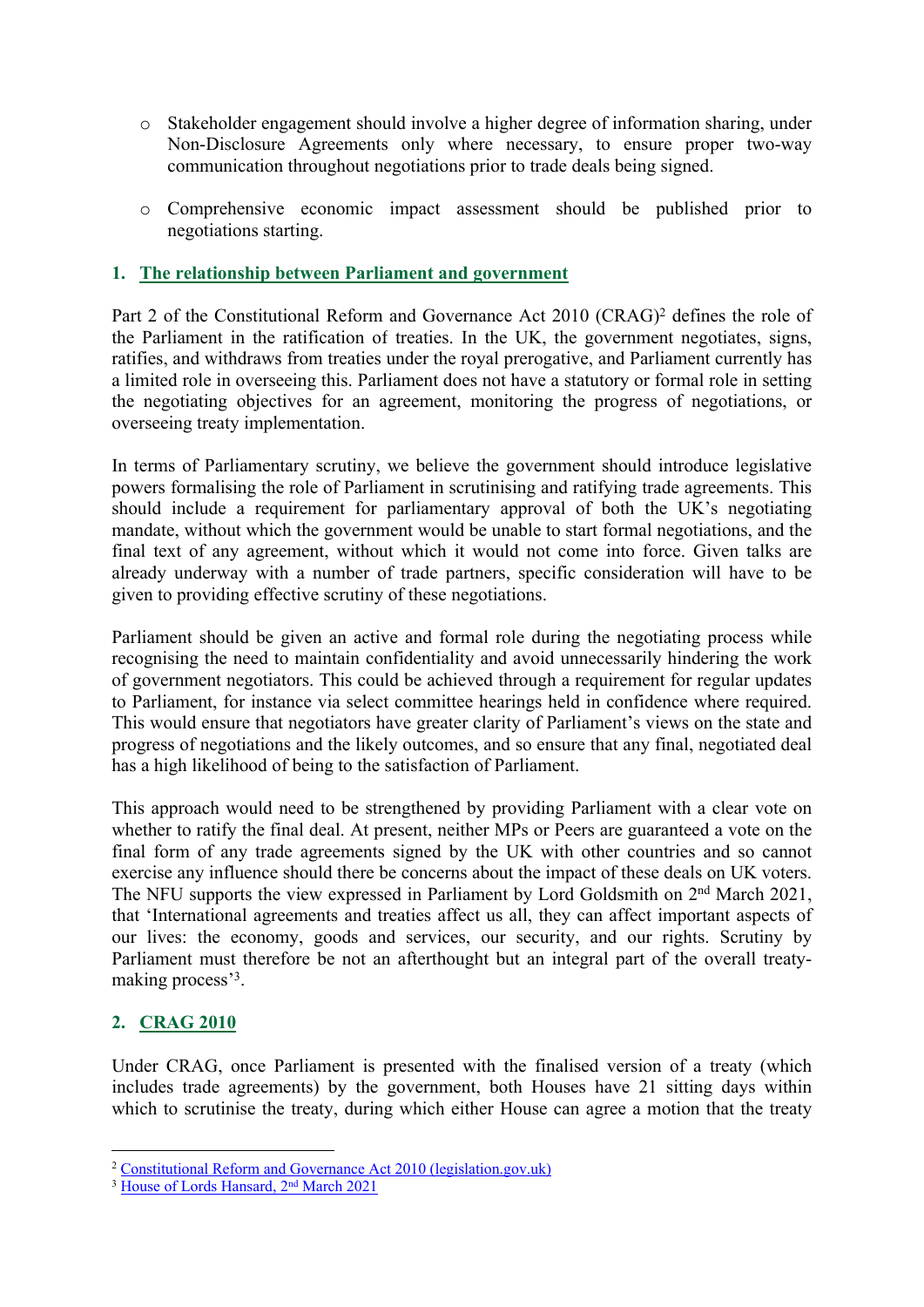should not be ratified. In the case of the House of Lords agreeing such a motion, the government can effectively ignore it by making a statement that the treaty should nevertheless be ratified. If the House of Commons does so, then the government can make such a statement and commence a further 21 sitting day period in which the Commons again may resolve that the treaty is not ratified. This recurring 21 day process can then be repeated indefinitely.

In the absence of any resolution from either House, the treaty is ratified at the culmination of the 21 day period. Furthermore, CRAG also allows ministers to override the provisions outlined above in exceptional circumstances and ratify a treaty without allowing Parliament to resolve against it.

Neither House is yet to produce a motion stating that a treaty should not be ratified. However, on two occasions since 2018 the House of Lords has tabled non-fatal motions to object to treaties, those with Morocco<sup>4</sup> and the Swiss Confederation<sup>5</sup>. However, the accompanying debate occurred after the 21 sitting day period had expired. Both treaties were therefore ratified before the Lord's views could be heard, demonstrating the weakness of the current provisions. The treaty with Morocco was opposed by Peers on the grounds that the 'government failed to consult adequately with the people of Western Sahara, to ensure a trade agreement conforms to international law'. For the UK–Switzerland roll over agreement the Lords felt it differed significantly from its precursors (i.e. the EU-Switzerland agreements on which the UK deal was based). Despite Parliament raising these legitimate concerns, both treaties were automatically ratified without them being given proper consideration.

## **3. When should Parliament be consulted?**

The NFU believes that early and ongoing engagement on trade negotiations between government and Parliament is crucial in concluding trade agreements with widespread support and a high degree of legitimacy. One of the lessons of the debates over the recent EU referendum is that the UK public have felt excluded from those making political decisions on issues that affect their day-to-day lives - hence the resonance of the message that Brexit means "taking back control". The exclusion of Parliamentarians from the process of negotiating trade deals that can have a big impact on people's lives risks further exacerbating these concerns if future trade deals impact negatively on some sections of society.

It is vital that Parliament is involved at the outset of negotiations through the setting of negotiating mandates and objectives; is involved during negotiations through regular updates and engagement with government ministers and negotiators; and has a final say through a "yes/no" vote at the culmination of negotiations.

The current system falls short on all three of these areas. This leads to a perverse situation where specific concerns over elements of an agreement can only be dealt with through seeking to use CRAG to hold-up the agreement in its entirety at the very end of the process. As Lord Stevenson of Balmacara stated during debate on the UK-Morocco agreement, Parliament is "constitutionally unable to do anything, short of the nuclear option of voting down the treaty as a whole'<sup>6</sup> .

<sup>&</sup>lt;sup>[4](https://hansard.parliament.uk/lords/2020-03-09/debates/03505648-BC50-4795-A793-F6918D2C71B5/Debate)</sup> [House](https://hansard.parliament.uk/lords/2020-03-09/debates/03505648-BC50-4795-A793-F6918D2C71B5/Debate) [of](https://hansard.parliament.uk/lords/2020-03-09/debates/03505648-BC50-4795-A793-F6918D2C71B5/Debate) [Lords](https://hansard.parliament.uk/lords/2020-03-09/debates/03505648-BC50-4795-A793-F6918D2C71B5/Debate) [Hansard,](https://hansard.parliament.uk/lords/2020-03-09/debates/03505648-BC50-4795-A793-F6918D2C71B5/Debate) [9](https://hansard.parliament.uk/lords/2020-03-09/debates/03505648-BC50-4795-A793-F6918D2C71B5/Debate)<sup>[th](https://hansard.parliament.uk/lords/2020-03-09/debates/03505648-BC50-4795-A793-F6918D2C71B5/Debate)</sup> [March](https://hansard.parliament.uk/lords/2020-03-09/debates/03505648-BC50-4795-A793-F6918D2C71B5/Debate) [2020](https://hansard.parliament.uk/lords/2020-03-09/debates/03505648-BC50-4795-A793-F6918D2C71B5/Debate)

<sup>&</sup>lt;sup>5</sup> [House](https://hansard.parliament.uk/lords/2019-05-01/debates/FF2BD92F-F2BB-4347-940E-828BCAD48F66/Debate) [of](https://hansard.parliament.uk/lords/2019-05-01/debates/FF2BD92F-F2BB-4347-940E-828BCAD48F66/Debate) [Lords](https://hansard.parliament.uk/lords/2019-05-01/debates/FF2BD92F-F2BB-4347-940E-828BCAD48F66/Debate) [Hansard,](https://hansard.parliament.uk/lords/2019-05-01/debates/FF2BD92F-F2BB-4347-940E-828BCAD48F66/Debate) [1](https://hansard.parliament.uk/lords/2019-05-01/debates/FF2BD92F-F2BB-4347-940E-828BCAD48F66/Debate)<sup>[st](https://hansard.parliament.uk/lords/2019-05-01/debates/FF2BD92F-F2BB-4347-940E-828BCAD48F66/Debate)</sup> [May](https://hansard.parliament.uk/lords/2019-05-01/debates/FF2BD92F-F2BB-4347-940E-828BCAD48F66/Debate) [2019](https://hansard.parliament.uk/lords/2019-05-01/debates/FF2BD92F-F2BB-4347-940E-828BCAD48F66/Debate)

<sup>6</sup> [House](https://hansard.parliament.uk/lords/2020-03-09/debates/03505648-BC50-4795-A793-F6918D2C71B5/ContinuityAgreementKingdomOfMorocco) [of](https://hansard.parliament.uk/lords/2020-03-09/debates/03505648-BC50-4795-A793-F6918D2C71B5/ContinuityAgreementKingdomOfMorocco) [Lords](https://hansard.parliament.uk/lords/2020-03-09/debates/03505648-BC50-4795-A793-F6918D2C71B5/ContinuityAgreementKingdomOfMorocco) [Hansard,](https://hansard.parliament.uk/lords/2020-03-09/debates/03505648-BC50-4795-A793-F6918D2C71B5/ContinuityAgreementKingdomOfMorocco) [9](https://hansard.parliament.uk/lords/2020-03-09/debates/03505648-BC50-4795-A793-F6918D2C71B5/ContinuityAgreementKingdomOfMorocco) [March](https://hansard.parliament.uk/lords/2020-03-09/debates/03505648-BC50-4795-A793-F6918D2C71B5/ContinuityAgreementKingdomOfMorocco) [2020](https://hansard.parliament.uk/lords/2020-03-09/debates/03505648-BC50-4795-A793-F6918D2C71B5/ContinuityAgreementKingdomOfMorocco)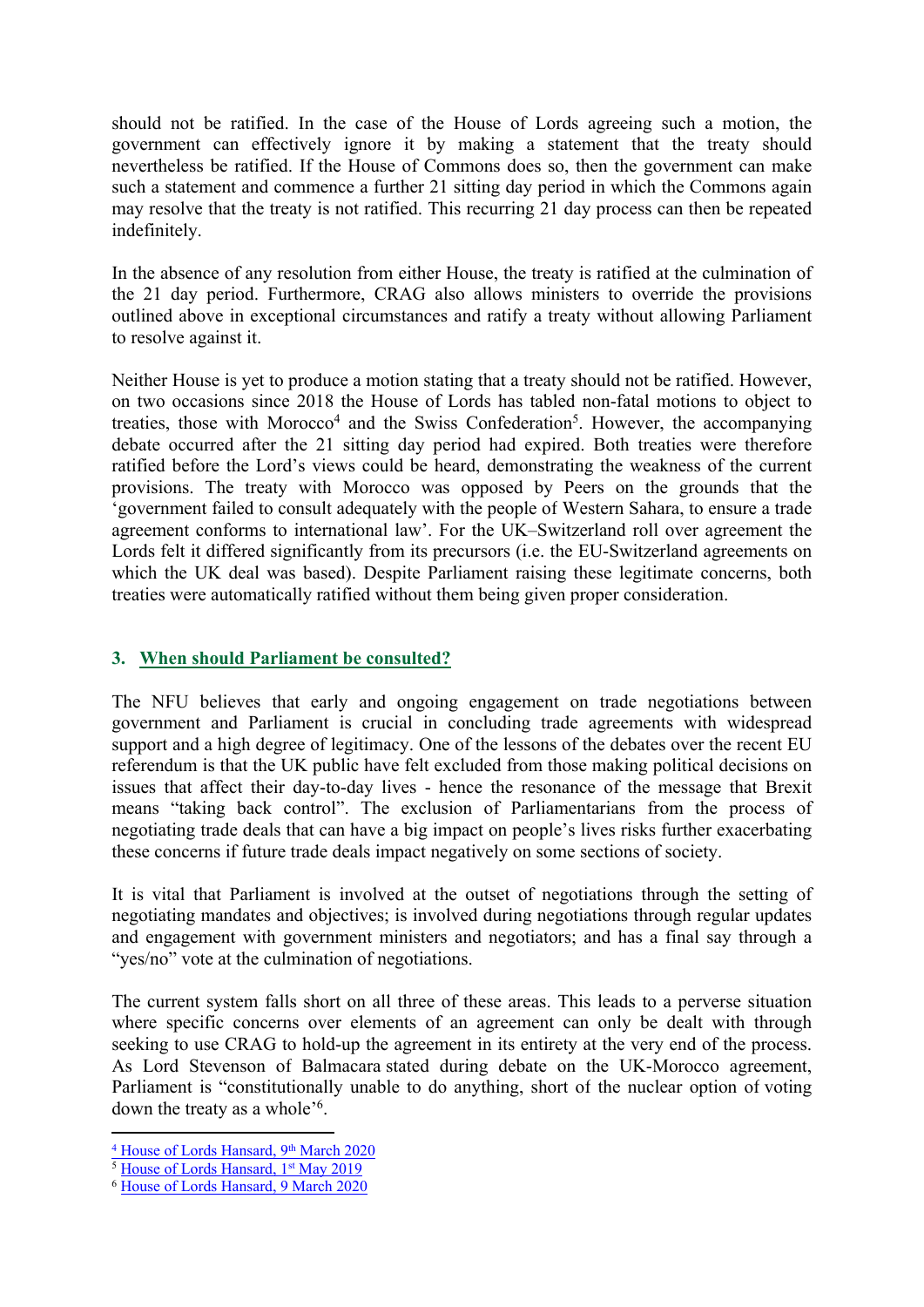With regard to impact assessments and pre-negotiations scrutiny, the government has tended to publish scoping assessments at the commencement of FTA negotiations, but as they are released in tandem with talks being launched, there is no opportunity for parliament to scrutinise the details. Parliamentary scrutiny needs to form the basis of a mandate being created ahead of talks commencing.

The NFU believes that Parliament should be consulted at the beginning stages of the treaty process, to respond and voice their concerns when the objectives for negotiations are set. Consultation with Parliamentary Committees and national Parliaments is used both with regard to the United States Congress and the European Parliament, which increases scrutiny and transparency in deals struck by their executives. Furthermore, the UK Devolved Administrations have called on the government to improve the parliamentary scrutiny of trade negotiations, and the signing of treaties<sup>7</sup>. Ministers have previously suggested that there could be a debate on the draft negotiating objectives for trade agreements if requested by the International Agreement Committee and that it could be established that the Government cannot ratify a trade agreement until the debate has been held if requested "in good time."<sup>8</sup>

## **4. How long does Parliament need to scrutinise treaties?**

While the Government has the discretion to provide more time for Parliament to consider treaties before ratification, the statutory requirement is for 21 sitting days, as set out above. In practice, for most treaties, this is the timeframe involved.

Under CRAG, however, Ministers are able to extend the 21 sitting-day period if they wish, which would allow Parliament more time to consider a treaty and to decide whether or not it wishes to resolve against ratifying the treaty. This is a discretionary power of the government. Indeed, the House of Lords tabled motions to extend the period for scrutiny in relation to three agreements - those with Eastern and Southern Africa States, Republic of Chile, and Faroe Islands - in March 2019, but the motions were withdrawn following debate in which the government made clear it would not agree to such an extension as the scrutiny period had been adequate.

Recent evidence demonstrates, however, that the inflexibility and brevity of the 21 day period does not facilitate effective scrutiny of trade agreements. For example, the non-fatal motion objecting to the agreement with Morocco was finally debated on 9<sup>th</sup> March 2020 even though the 21 sitting day period had expired on  $11<sup>th</sup>$  February 2020, meaning the treaty had been ratified almost a month previously. This was described by Lord Stevenson of Balmacara as "a piece of Gilbertian nonsense if ever there was one."<sup>9</sup>

In relation to the House of Commons, there has been limited scrutiny of trade deals, and a far less systematic approach than that adopted by the House of Lords through the establishment of the International Agreements Committee. Some high profile trade deals and ongoing negotiations have been examined by the International Trade Select Committee and by the Environment, Food and Rural Affairs Committee (in relation to agricultural aspects of specific trade agreements), for instance in relation to the UK/Japan Free Trade Agreement.

<sup>7</sup> [Scotland's](https://www.gov.scot/publications/scotlands-role-development-future-uk-trade-arrangments/pages/8/) [role](https://www.gov.scot/publications/scotlands-role-development-future-uk-trade-arrangments/pages/8/) [in](https://www.gov.scot/publications/scotlands-role-development-future-uk-trade-arrangments/pages/8/) [the](https://www.gov.scot/publications/scotlands-role-development-future-uk-trade-arrangments/pages/8/) [development](https://www.gov.scot/publications/scotlands-role-development-future-uk-trade-arrangments/pages/8/) [of](https://www.gov.scot/publications/scotlands-role-development-future-uk-trade-arrangments/pages/8/) [future](https://www.gov.scot/publications/scotlands-role-development-future-uk-trade-arrangments/pages/8/) [UK](https://www.gov.scot/publications/scotlands-role-development-future-uk-trade-arrangments/pages/8/) [trade](https://www.gov.scot/publications/scotlands-role-development-future-uk-trade-arrangments/pages/8/) [arrangements](https://www.gov.scot/publications/scotlands-role-development-future-uk-trade-arrangments/pages/8/) [-](https://www.gov.scot/publications/scotlands-role-development-future-uk-trade-arrangments/pages/8/) [gov.scot](https://www.gov.scot/publications/scotlands-role-development-future-uk-trade-arrangments/pages/8/) [\(www.gov.scot\)](https://www.gov.scot/publications/scotlands-role-development-future-uk-trade-arrangments/pages/8/)

<sup>8</sup> [House](https://hansard.parliament.uk/lords/2021-03-02/debates/A3DB1773-47B8-4242-BCC1-AA991F69C534/EconomicPartnershipAgreementKenya) [of](https://hansard.parliament.uk/lords/2021-03-02/debates/A3DB1773-47B8-4242-BCC1-AA991F69C534/EconomicPartnershipAgreementKenya) [Lords](https://hansard.parliament.uk/lords/2021-03-02/debates/A3DB1773-47B8-4242-BCC1-AA991F69C534/EconomicPartnershipAgreementKenya) [Hansard,](https://hansard.parliament.uk/lords/2021-03-02/debates/A3DB1773-47B8-4242-BCC1-AA991F69C534/EconomicPartnershipAgreementKenya) [2](https://hansard.parliament.uk/lords/2021-03-02/debates/A3DB1773-47B8-4242-BCC1-AA991F69C534/EconomicPartnershipAgreementKenya) [March](https://hansard.parliament.uk/lords/2021-03-02/debates/A3DB1773-47B8-4242-BCC1-AA991F69C534/EconomicPartnershipAgreementKenya) [2021](https://hansard.parliament.uk/lords/2021-03-02/debates/A3DB1773-47B8-4242-BCC1-AA991F69C534/EconomicPartnershipAgreementKenya)

<sup>&</sup>lt;sup>9</sup> [House](https://hansard.parliament.uk/lords/2020-03-09/debates/03505648-BC50-4795-A793-F6918D2C71B5/Debate) [of](https://hansard.parliament.uk/lords/2020-03-09/debates/03505648-BC50-4795-A793-F6918D2C71B5/Debate) [Lords](https://hansard.parliament.uk/lords/2020-03-09/debates/03505648-BC50-4795-A793-F6918D2C71B5/Debate) [Hansard,](https://hansard.parliament.uk/lords/2020-03-09/debates/03505648-BC50-4795-A793-F6918D2C71B5/Debate) [9](https://hansard.parliament.uk/lords/2020-03-09/debates/03505648-BC50-4795-A793-F6918D2C71B5/Debate)[th](https://hansard.parliament.uk/lords/2020-03-09/debates/03505648-BC50-4795-A793-F6918D2C71B5/Debate) [March](https://hansard.parliament.uk/lords/2020-03-09/debates/03505648-BC50-4795-A793-F6918D2C71B5/Debate) [2020](https://hansard.parliament.uk/lords/2020-03-09/debates/03505648-BC50-4795-A793-F6918D2C71B5/Debate)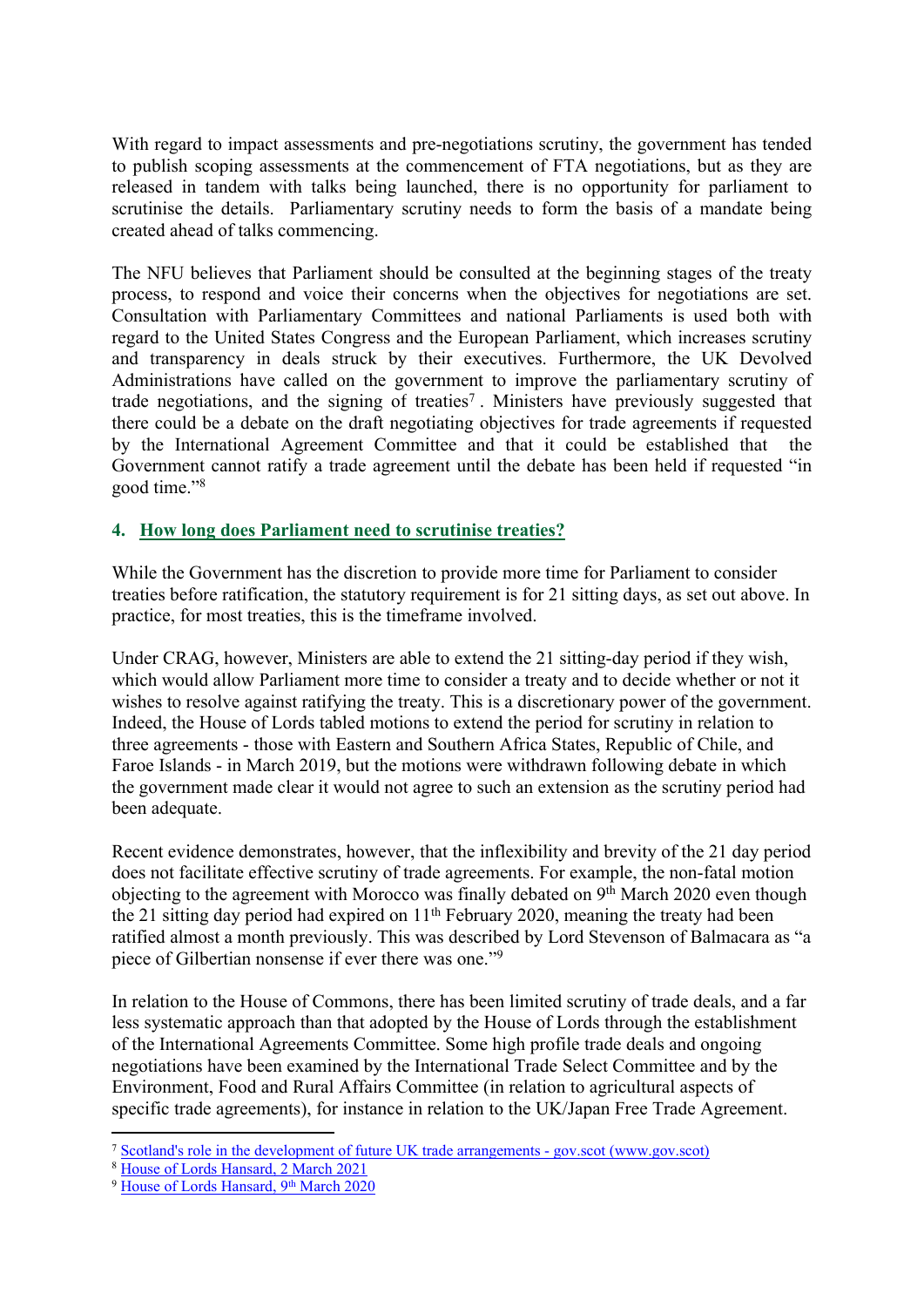However, all other less prominent trade deals have been ratified over the last few years without debate. It has been argued that these were largely continuity deals, and therefore involved few changes that require scrutiny. This is of course a circular argument, as only with scrutiny could it be confirmed that there were indeed only few or minor changes. Indeed, it is interesting to note that the House of Lords did raise concerns with some of the continuity deals. For example, in its report on the deal with the Faroe Islands, the House of Lords European Union Committee noted that the deal potentially altered the important links between fishing and trade between the UK and the Faroe Islands<sup>10</sup>. Nevertheless, this point was apparently never noted or debated by MPs in the House of Commons, despite its potential importance for the fishing industry in particular and those MPs representing northern and Scottish fishing constituencies.

The UK government has recently committed to providing significantly longer periods of scrutiny for Parliament than is provided for in law. In a letter to the Chair of the International Trade Select Committee on 6<sup>th</sup> July 2021, the Secretary of State for International Trade stated, in reference to the forthcoming Australia/UK FTA, that she anticipated "a period of at least three months between the publication of the signed FTA and it being laid in Parliament for the purposes of CRaG."<sup>11</sup> This is a welcome commitment, although it is not binding, does not make any commitment with regard to other future FTAs, and does not require a debate or vote in the House of Commons prior to ratification. The NFU remains of the view that the statutory 21 sitting day period is insufficient for proper scrutiny of trade deals. Given the suggestion that the government believes 3 months a more reasonable timeframe, we believe the law should be amended to put this on a statutory footing.

## **5. The need for proper Parliamentary debate**

The NFU has looked at the trade agreements signed between the UK and other countries or trade blocs between January 2019 and March 2021 to assess how our trade scrutiny arrangements have operated in practice (there have been 4 additional trade agreements signed since March, and one Agreement in Principle, with Australia). There were 33 trade deals signed (Treaties on Trade, Free Trade and Partnership Agreements) between the UK and other countries/trading blocs over that time.

Out of these only one has been considered and reported by a House of Commons Committee, the UK-Japan Agreement, which was also subsequently debated by the House. It is worth noting that this was considered distinct from most of the other treaties examined as it included novel elements that distinguish it as a "new" trade deal, rather than a "roll-over" deal (see section 10 below on roll-over deals).

In the House of Lords, all 33 treaties have been considered and reported for information by a committee. fourteen of which were drawn to the special attention of the House. Of these, four were not provided time for a Parliamentary debate, involving the agreements with Korea, Canada, Singapore, and Israel. Ten treaties were debated, but six of these took place after the 21 sitting day period had expired.

<sup>10</sup> [European](https://publications.parliament.uk/pa/ld201719/ldselect/ldeucom/300/30005.htm#_idTextAnchor014) [Union](https://publications.parliament.uk/pa/ld201719/ldselect/ldeucom/300/30005.htm#_idTextAnchor014) [Committee,](https://publications.parliament.uk/pa/ld201719/ldselect/ldeucom/300/30005.htm#_idTextAnchor014) [Treaties](https://publications.parliament.uk/pa/ld201719/ldselect/ldeucom/300/30005.htm#_idTextAnchor014) [considered](https://publications.parliament.uk/pa/ld201719/ldselect/ldeucom/300/30005.htm#_idTextAnchor014) [on](https://publications.parliament.uk/pa/ld201719/ldselect/ldeucom/300/30005.htm#_idTextAnchor014) [26](https://publications.parliament.uk/pa/ld201719/ldselect/ldeucom/300/30005.htm#_idTextAnchor014) [February](https://publications.parliament.uk/pa/ld201719/ldselect/ldeucom/300/30005.htm#_idTextAnchor014) [2019](https://publications.parliament.uk/pa/ld201719/ldselect/ldeucom/300/30005.htm#_idTextAnchor014)

<sup>&</sup>lt;sup>11</sup> [Letter](https://committees.parliament.uk/publications/6611/documents/71337/default/) [to](https://committees.parliament.uk/publications/6611/documents/71337/default/) [Chair](https://committees.parliament.uk/publications/6611/documents/71337/default/) [of](https://committees.parliament.uk/publications/6611/documents/71337/default/) [the](https://committees.parliament.uk/publications/6611/documents/71337/default/) [ITC,](https://committees.parliament.uk/publications/6611/documents/71337/default/) [6](https://committees.parliament.uk/publications/6611/documents/71337/default/)<sup>[th](https://committees.parliament.uk/publications/6611/documents/71337/default/)</sup> [July](https://committees.parliament.uk/publications/6611/documents/71337/default/) [2021](https://committees.parliament.uk/publications/6611/documents/71337/default/)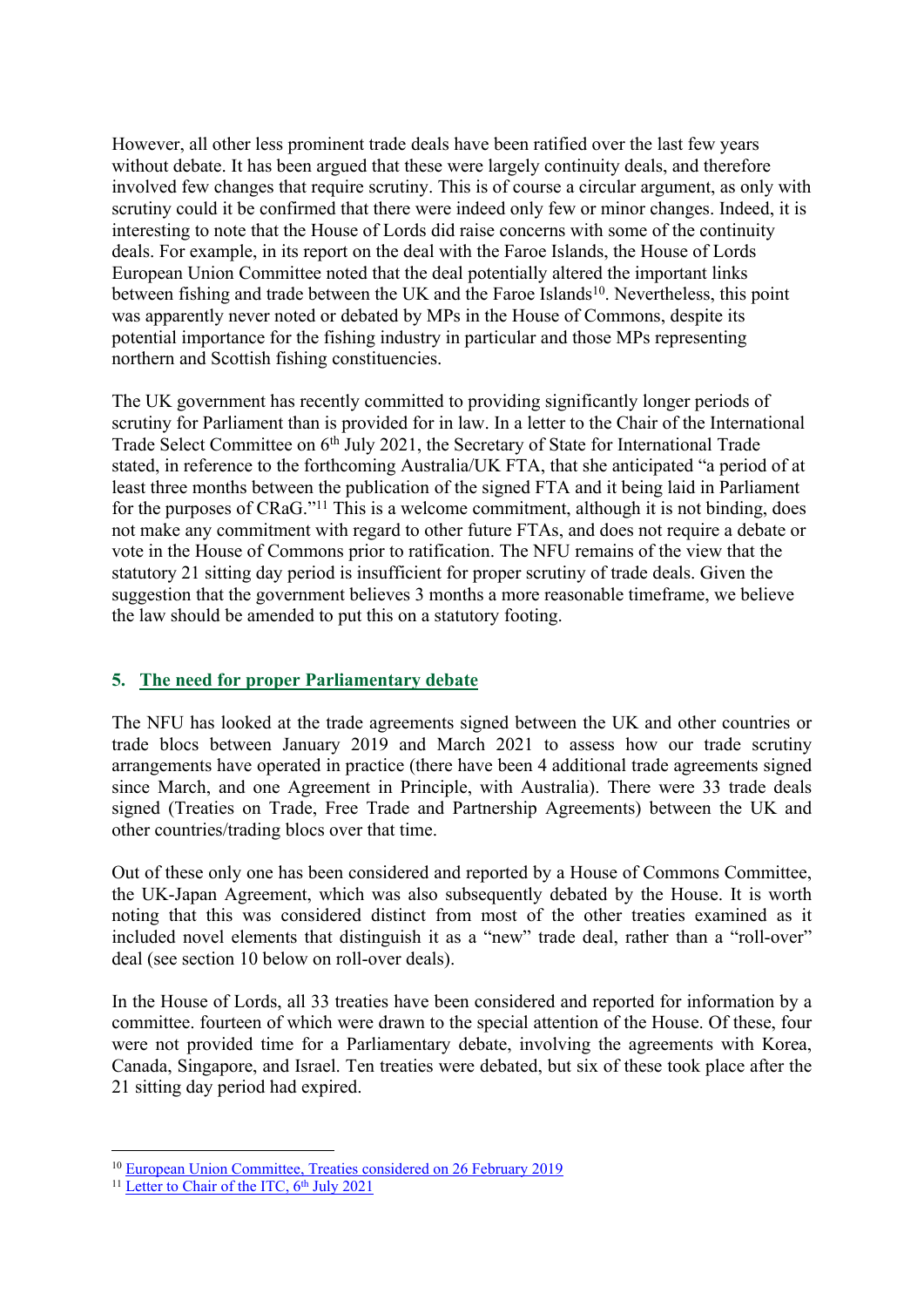Only four agreements were debated in the Lords before the treaties were ratified: those with Japan, Faroe Islands, Eastern and Southern African States, and Chile, the latter three all being discussed in a single debate by way of a motion tabled to extend the scrutiny period. In practice, this means that of the 33 trade deals we looked at, only the Japan/UK trade deal was provided time by government for debate within the scrutiny period under the normal procedures.

| <b>Treaties: Jan</b><br><b>2019 - March</b><br>2020 | <b>Drawn</b> to the<br>special<br>attention of the<br><b>House</b> | <b>House of Lords</b><br>debate on a<br>treaty after 21<br>sitting days | <b>House of Lords</b><br>debate on a<br>treaty within<br>21 sitting days | <b>House of Lords</b><br>Committee<br><b>Motion to take</b><br>note of the<br>treaty not<br>observed |
|-----------------------------------------------------|--------------------------------------------------------------------|-------------------------------------------------------------------------|--------------------------------------------------------------------------|------------------------------------------------------------------------------------------------------|
| 33                                                  | 14                                                                 | $\mathfrak b$                                                           |                                                                          |                                                                                                      |

## *Treaties considered by House of Lords, Jan 2019- March 2021.*

These figures demonstrate two things. Firstly, the House of Commons has taken an extremely light touch approach to scrutinising trade deals. Secondly, while the House of Lords has taken a more rigorous and systematic approach, including the establishment of the International Agreements Committee, the government has often ignored its recommendations to provide the opportunity to debate the details of trade deals further following the identification of important matters meriting further discussion.

There is a risk that poorly scrutinised trade deals will lead to a loss of confidence in government trade policy. Trade deals can improve the welfare of society, but if poorly constructed they can also damage some sectors of society and the economy while failing to secure sufficient benefits to offset those losses. If such impacts become apparent in the years ahead, public support for free trade may suffer, which will be exacerbated if it is accompanied by a sense that democratic oversight of the process has been insufficient. The government should guard against this by providing a statutory basis for proper Parliamentary scrutiny of all negotiated trade deals, guaranteeing time for debate where recommended by Parliamentary committees, in both Houses.

## **6. Should Parliament be allowed to vote on the passing of treaties?**

Currently MPs do not have the opportunity to vote for or against trade deals under the current scrutiny arrangements. While CRAG does provide a mechanism for the House of Commons to delay ratification of a trade deal, it is archaic and cumbersome. The NFU strongly believes that Parliament should be required to give its assent to the ratification of any trade agreement. Some have argued that such a process fetters the discretion of negotiators. However, such an approach is more likely to strengthen UK negotiators' hands, allowing them to credibly set out what will and will not be acceptable in terms of the concessions they offer and secure during the negotiations. This would also be reinforced by involving Parliament in agreeing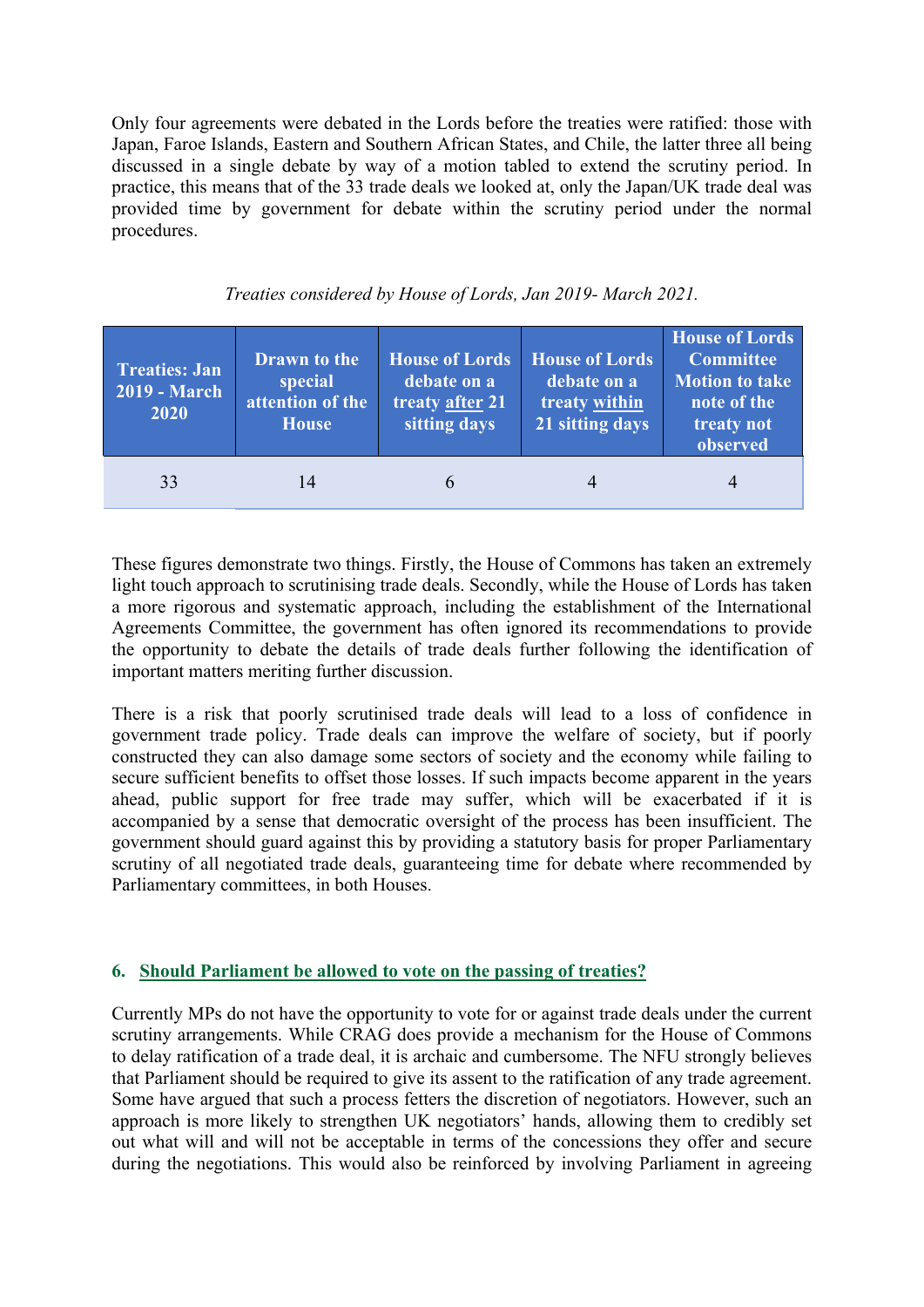the mandate before negotiations are commenced and involving Parliament more actively throughout the process.

# **7. Should non-parliamentary stakeholders be included more?**

The NFU agrees with other trade bodies that there is currently a lack of democracy, transparency, and inclusiveness of stakeholders. This can be shown by the fact that out of the thirty-three trade deals mentioned previously, only Japan had a public consultation, although we accept that these deals were primarily continuity deals where speed of conclusion was much more of a consideration than is the case with conventional trade deals.

Stakeholders should be actively consulted and kept abreast of developments prior to the commencement of, and throughout, any negotiations. The government has established a number of forums for stakeholder engagement, including Trade Advisory Groups. The NFU welcomes these important bodies, but is yet to be convinced that they achieve the degree of engagement and co-operation between government and stakeholders that is required, and that is often the norm in other countries around the world. The recent Australia/UK Agreement in Principle provides a case-in-point, where the details of the significant tariff concessions conceded by the UK government had not been properly shared, tested or interrogated for their impact by affected domestic stakeholders before they were announced as part of a largely "done deal". Indeed, the details of these concessions were first encountered by UK organisations such as the NFU when they were published by the Australian government.

The International Agreement Committee recommended that the government should communicate pro-actively with the Committee and other interested parties on issues that unexpectedly arise in relation to agreements.' For example, when agreeing the current UK-Canada FTA, Canada had a public consultation, but the UK did not. The NFU agrees with the Food and Drink Federation (FDF) that there is perceived lack of transparency with UK businesses by the UK government, compared to the Canadian government who have been more open with businesses about the risks<sup>12</sup>.

## **8. What is the Role of The Trade and Agricultural Commission?**

The NFU welcomed the creation of the Trade and Agricultural Commission (TAC) to scrutinise trade deals, and to provide Parliament with an assessment of how those deals would impact our farming sector in relation to certain production standards. The TAC should not hamper the ability of the government to negotiate the terms of those trade deals but will hopefully support MPs with useful information in scrutinising them and in making sure they work for their constituents. The TAC is not a parliamentary body, and the work can only supplement parliamentary scrutiny rather than replace it. We believe the work of the TAC would be significantly strengthened if the statutory measures to improve Parliamentary scrutiny as set out above were introduced - namely explicit Parliamentary agreement for the negotiating mandate of any trade deals prior to commencement of negotiations, regular and detailed engagement between Parliament and negotiators throughout the talks, and a final "yes/no" vote at the culmination of negotiations.

In March 2021, the initial TAC submitted a report<sup>13</sup> to government which contained twentytwo recommendations on how to manage a liberalising trade policy that maintains high food

<sup>12</sup> [International](https://publications.parliament.uk/pa/ld5801/ldselect/ldintagr/219/21904.htm#_idTextAnchor004) [Agreements](https://publications.parliament.uk/pa/ld5801/ldselect/ldintagr/219/21904.htm#_idTextAnchor004) [Committee,](https://publications.parliament.uk/pa/ld5801/ldselect/ldintagr/219/21904.htm#_idTextAnchor004) [First](https://publications.parliament.uk/pa/ld5801/ldselect/ldintagr/219/21904.htm#_idTextAnchor004) [Report](https://publications.parliament.uk/pa/ld5801/ldselect/ldintagr/219/21904.htm#_idTextAnchor004)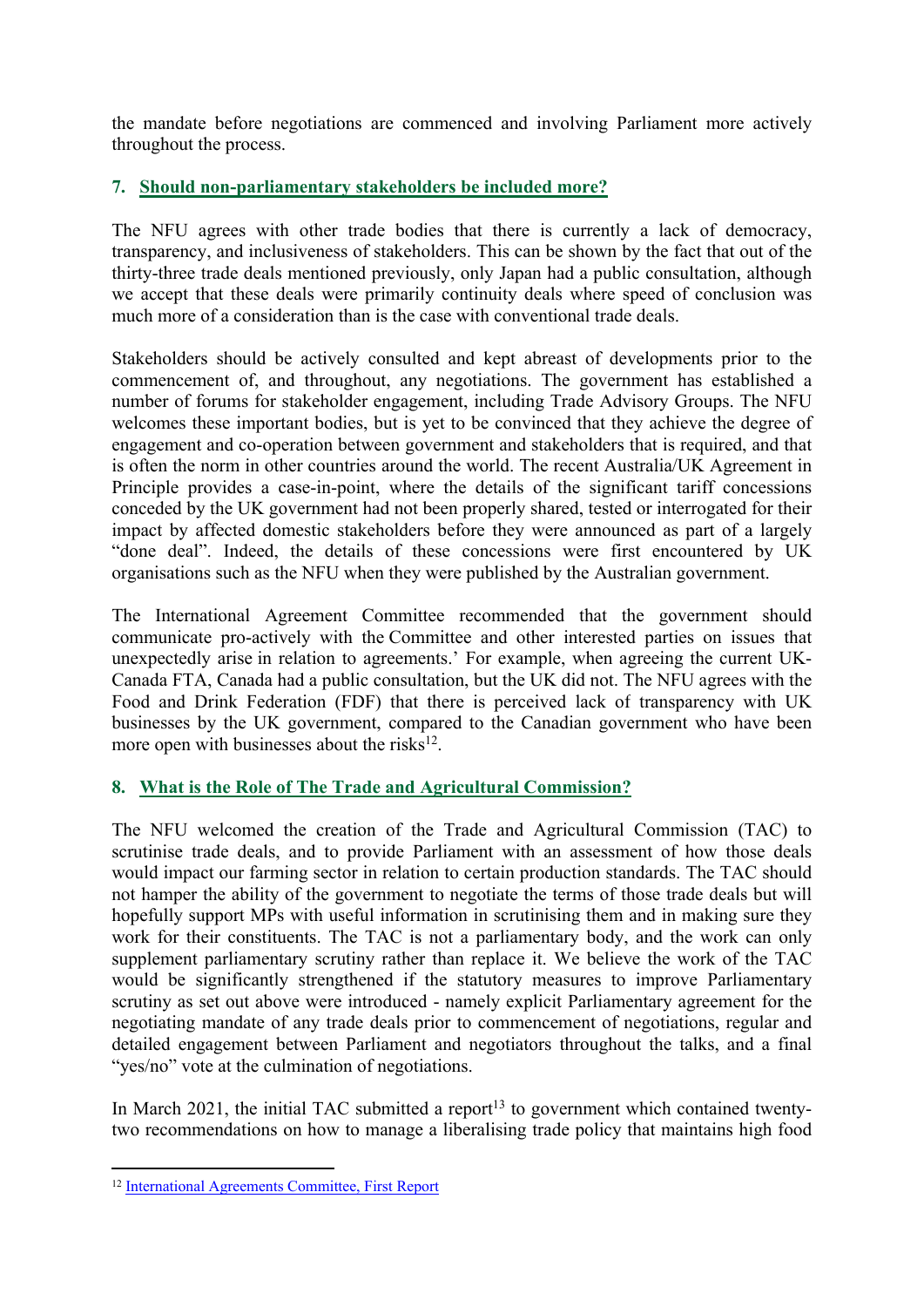and farming standards and supports UK agricultural and food businesses. It is concerning that we are yet to see a response from the government on which recommendations they are going to take on board, and how they apply to the current ongoing FTA negotiations.

# **9. What role is there for the devolved governments and legislatures?**

The NFU would stress the importance of maintaining good lines of communication between the UK and the devolved governments with respect to UK negotiations, not least because many of the obligations that a concluded trade deal will give rise to will need to be delivered, implemented and overseen at a devolved level. This is particularly true in relation to agricultural and environmental matters. The UK economy is not of course homogenous. For example, the Welsh economy differs from the wider UK economy in that trade with the EU accounts for 61% of its exports, compared to 43% of the UK's exports in 2019<sup>14</sup> . Ensuring that devolved interests inform the UK negotiating position should help identify, avert, and minimise negative impacts that could stem from proposed trade deals as regards their impact on regions of the UK.

Whilst the UK government is responsible for international relations and treaty making, the devolved administrations (DAs) and legislatures are likely to have at least some responsibility for the application, administration, scrutiny, and oversight of the obligations that trade agreements give rise to. It is NFU Cymru's view that the Welsh Government and the Senedd ought to have an appropriate degree of involvement by being sighted of relevant documents ahead of such agreements being entered into, as well as the development and approval of implementing legislation which underpins concluded trade agreements. Trade deals ''must be fully transparent, subject to proper scrutiny, and respect the devolution settlements'<sup>15</sup>. NFU Cymru also advocates a role for Welsh Government and the National Assembly for Wales in developing the UK's negotiating mandate, and the scrutiny of trade negotiations. By extension, this approach should be reflected across the constituent parts of the UK.

CRAG does not state how the devolved administrations should be consulted on agreements. Currently the Exploratory Memorandum (EM) which accompanies treaties is used by the government to set out what engagement has taken place. For instance, the EM of the UK-Singapore FTA 2020 mentions regular engagement between Ministers and officials with their counterparts in the DAs, sharing progress and inviting them to highlight issues of importance or concern<sup>16</sup>. However, it doesn't state what concerns the DAs may have had and how they had been addressed, a shortcoming raised by the International Agreement Committee many times, such as in agreements with Canada, Singapore, Albania, and North Macedonia;**<sup>17</sup>** .

## **10. Are Roll-Over Agreements being scrutinised by Parliament?**

The United Kingdom was part of around 40 free trade agreements while a member of the EU, covering more than 70 countries. On the 1 st January 2021, the UK had successfully concluded and signed agreements with 48 countries through "roll-over" agreements, accounting for £110 billion of UK trade in 2018. As set out above, most of these treaties received little scrutiny in Parliament, and almost none in the House of Commons.

<sup>13</sup> [Trade](https://www.gov.uk/government/publications/trade-and-agriculture-commission-tac/trade-and-agriculture-commission-final-report-executive-summary) [and](https://www.gov.uk/government/publications/trade-and-agriculture-commission-tac/trade-and-agriculture-commission-final-report-executive-summary) [Agriculture](https://www.gov.uk/government/publications/trade-and-agriculture-commission-tac/trade-and-agriculture-commission-final-report-executive-summary) [Commission,](https://www.gov.uk/government/publications/trade-and-agriculture-commission-tac/trade-and-agriculture-commission-final-report-executive-summary) [Final](https://www.gov.uk/government/publications/trade-and-agriculture-commission-tac/trade-and-agriculture-commission-final-report-executive-summary) [Report,](https://www.gov.uk/government/publications/trade-and-agriculture-commission-tac/trade-and-agriculture-commission-final-report-executive-summary) [March](https://www.gov.uk/government/publications/trade-and-agriculture-commission-tac/trade-and-agriculture-commission-final-report-executive-summary) [2021](https://www.gov.uk/government/publications/trade-and-agriculture-commission-tac/trade-and-agriculture-commission-final-report-executive-summary)

<sup>14</sup> [House](https://researchbriefings.files.parliament.uk/documents/CBP-7851/CBP-7851.pdf) [of](https://researchbriefings.files.parliament.uk/documents/CBP-7851/CBP-7851.pdf) [Commons](https://researchbriefings.files.parliament.uk/documents/CBP-7851/CBP-7851.pdf) [Briefing](https://researchbriefings.files.parliament.uk/documents/CBP-7851/CBP-7851.pdf) [Paper](https://researchbriefings.files.parliament.uk/documents/CBP-7851/CBP-7851.pdf) [7851](https://researchbriefings.files.parliament.uk/documents/CBP-7851/CBP-7851.pdf)

<sup>15</sup> [Vision](https://www.nfu-cymru.org.uk/news/brexit/vision-for-the-future-of-farming/) [for](https://www.nfu-cymru.org.uk/news/brexit/vision-for-the-future-of-farming/) [the](https://www.nfu-cymru.org.uk/news/brexit/vision-for-the-future-of-farming/) [future](https://www.nfu-cymru.org.uk/news/brexit/vision-for-the-future-of-farming/) [of](https://www.nfu-cymru.org.uk/news/brexit/vision-for-the-future-of-farming/) [farming](https://www.nfu-cymru.org.uk/news/brexit/vision-for-the-future-of-farming/) [-](https://www.nfu-cymru.org.uk/news/brexit/vision-for-the-future-of-farming/) [NFU](https://www.nfu-cymru.org.uk/news/brexit/vision-for-the-future-of-farming/) [Cymru](https://www.nfu-cymru.org.uk/news/brexit/vision-for-the-future-of-farming/) [\(nfu-cymru.org.uk\)](https://www.nfu-cymru.org.uk/news/brexit/vision-for-the-future-of-farming/)

<sup>16</sup> [UK/Singapore:](https://www.gov.uk/government/publications/uksingapore-free-trade-agreement-cs-singapore-no12020) [Free](https://www.gov.uk/government/publications/uksingapore-free-trade-agreement-cs-singapore-no12020) [Trade](https://www.gov.uk/government/publications/uksingapore-free-trade-agreement-cs-singapore-no12020) [Agreement](https://www.gov.uk/government/publications/uksingapore-free-trade-agreement-cs-singapore-no12020) [\[CS](https://www.gov.uk/government/publications/uksingapore-free-trade-agreement-cs-singapore-no12020) [Singapore](https://www.gov.uk/government/publications/uksingapore-free-trade-agreement-cs-singapore-no12020) [No.1/2020\]](https://www.gov.uk/government/publications/uksingapore-free-trade-agreement-cs-singapore-no12020) [-](https://www.gov.uk/government/publications/uksingapore-free-trade-agreement-cs-singapore-no12020) [GOV.UK](https://www.gov.uk/government/publications/uksingapore-free-trade-agreement-cs-singapore-no12020) [\(www.gov.uk\)](https://www.gov.uk/government/publications/uksingapore-free-trade-agreement-cs-singapore-no12020)

<sup>17</sup> [House](https://publications.parliament.uk/pa/ld5801/ldselect/ldintagr/219/21904.htm) [of](https://publications.parliament.uk/pa/ld5801/ldselect/ldintagr/219/21904.htm) [Lords](https://publications.parliament.uk/pa/ld5801/ldselect/ldintagr/219/21904.htm) [-](https://publications.parliament.uk/pa/ld5801/ldselect/ldintagr/219/21904.htm) [First](https://publications.parliament.uk/pa/ld5801/ldselect/ldintagr/219/21904.htm) [Report](https://publications.parliament.uk/pa/ld5801/ldselect/ldintagr/219/21904.htm) [-](https://publications.parliament.uk/pa/ld5801/ldselect/ldintagr/219/21904.htm) [International](https://publications.parliament.uk/pa/ld5801/ldselect/ldintagr/219/21904.htm) [Agreements](https://publications.parliament.uk/pa/ld5801/ldselect/ldintagr/219/21904.htm) [Committee](https://publications.parliament.uk/pa/ld5801/ldselect/ldintagr/219/21904.htm) [\(parliament.uk\)](https://publications.parliament.uk/pa/ld5801/ldselect/ldintagr/219/21904.htm)